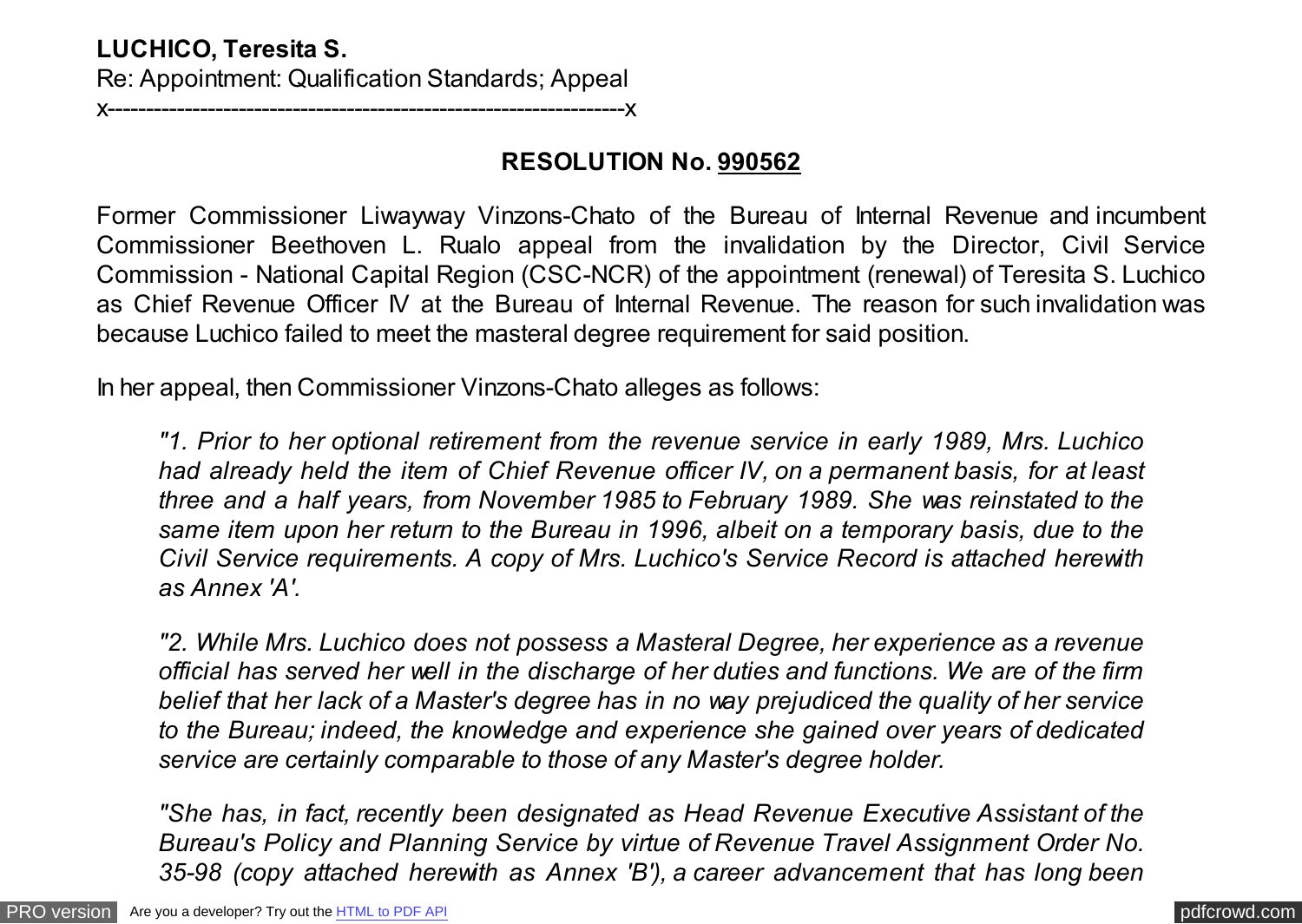*forthcoming, in view of her exemplary service to the Bureau. Prior to such designation, she was the Head of the Technical Staff of Deputy Commissioner, Estelita C. Aguirre, where she was, by all accounts, a highly dedicated and effective worker.*

*"3. Mrs. Luchico is a holder of an ECONOMIST Examination Rating, aside from her other civil service eligibilities, and is one of the very few revenue officials to possess such a qualification. At a time when the government is in urgent need of economists and experts in its allied fields, to compel Mrs. Luchico to leave the revenue service is to deny the Bureau her much-needed services in this field of discipline.*

*"In point of fact, Mrs. Luchico's designation as Head Revenue Executive Assistant of the Policy and Planning Service was premised not only on her achievements as a revenue official, but also on her qualifications as an economist. The nature of the Service's responsibilities, particularly with regard to the crucial function of annual collection forecasting, require the unique knowledge and insights of an economist, Mrs. Luchico has so ably provided. She has, in truth often been designated as the Bureau's official representative to meetings held at the Department of Finance to discuss the effect of the country's economic situation on the Bureau's overall performance, or to assess the Bureau's position and capabilities in light of IMF requirements, which task she has accomplished with consummate skill.*

*"4 Mrs. Luchico's application for Career Executive Service (CES) eligibility is already in process. She passed the Management Aptitude Test Battery given by the CES Board last December 8, 1996, and is scheduled to undergo the second stage of the eligibility process, the Assessment Center, on June 19 to 21, 1998. A copy of the letter dated 27 January 1998 of CES Executive Director Elmor D. Juridico, informing Mrs. Luchico of this development, is attached herewith as Annex 'C'.*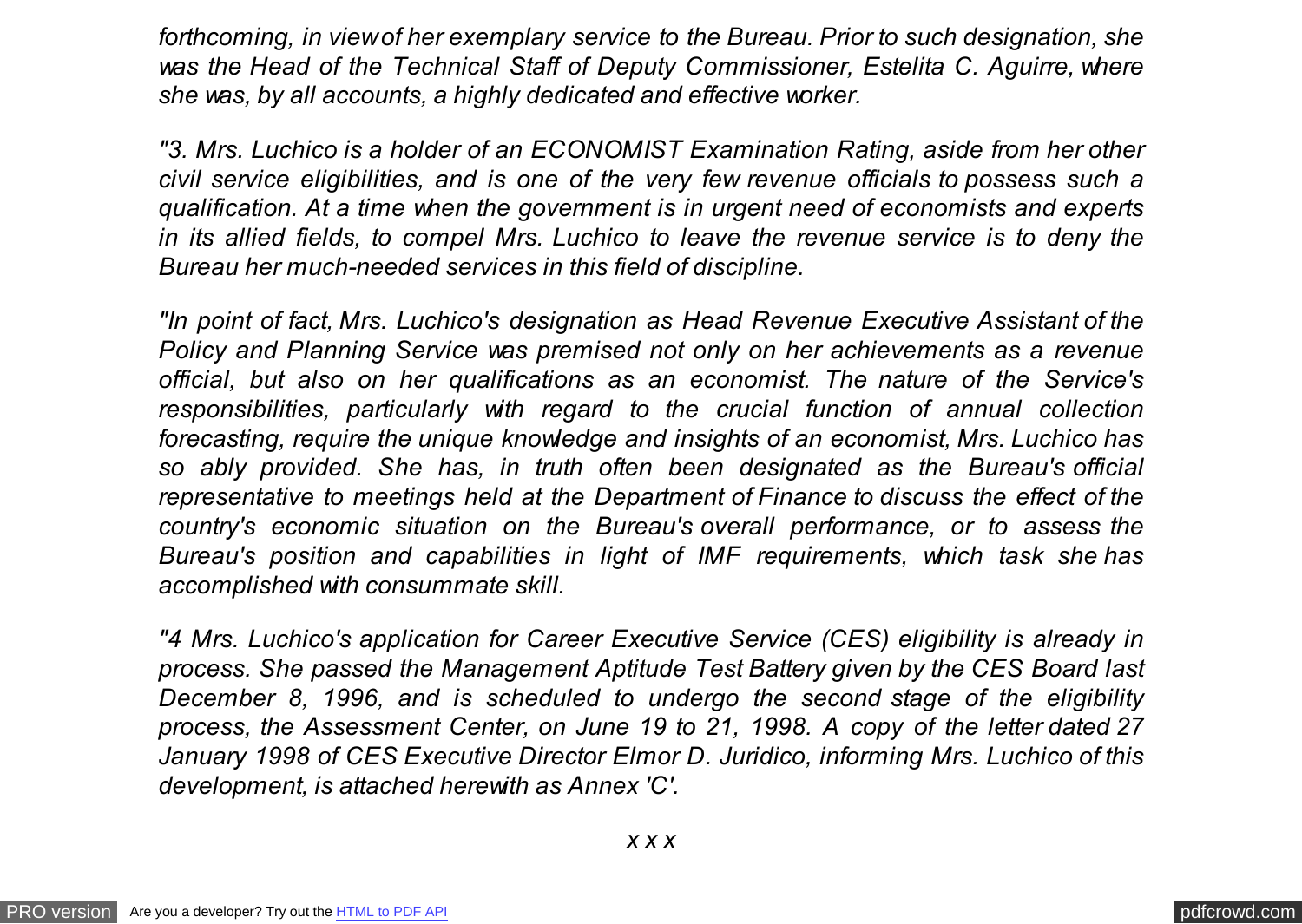Likewise, Commissioner Rualo stated as follows:

#### *x x x*

*"Without a doubt, to remove Mrs. Luchico from her position would constitute a grave disservice to the Bureau. She has become an integral part of the Bureau's management, and a vital contributor in our efforts to improve and enhance our policy and planning functions. She brings to her duties and responsibilities more than fifteen years of experience in these allied fields, to say nothing of her knowledge and skills in the field of economics. She is a permanent member of the Bureau's technical team that attends Congress' public hearings on the Bureau's budgetary needs and revenue performance, and hers is an essential role in the Bureau's periodic meetings with the Technical Missions of the International Monetary Fund. We firmly believe that her expertise and leadership skills are more than comparable with those of any Master's degree holder, and that the Bureau should not be deprived of her talents, capabilities and dedication to duty on the strength of this single consideration.*

### *x x x*

The minimum requirements prescribed by the Qualification Standards Manual for the position of Chief Revenue Officer IV are as follows:

Education : Master Degree

Experience : 4 years in position/s involving management and supervision

Training : 24 hours of training in management and **Supervision** 

Eligibility : Career Service (Professional)

[PRO version](http://pdfcrowd.com/customize/) Are you a developer? Try out th[e HTML to PDF API](http://pdfcrowd.com/html-to-pdf-api/?ref=pdf) [pdfcrowd.com](http://pdfcrowd.com)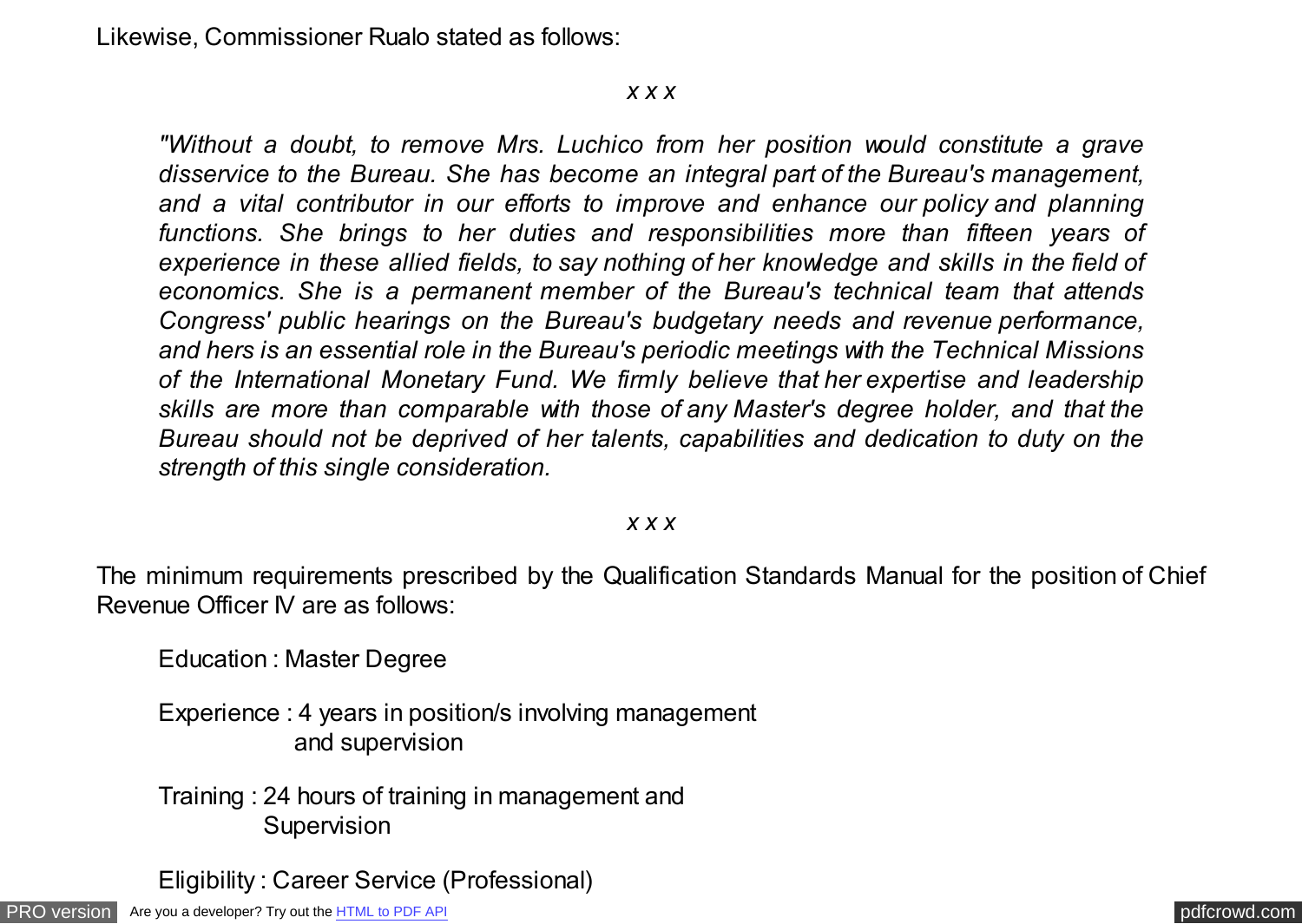Second Level Eligibility

The qualifications of Luchico at the time of the issuance of her appointment (renewal) as Chief Revenue Officer IV effective March 6, 1998 issued and approved under the CSC Accreditation Program as follows:

Education : A.B. Economics; Certificate in Development Economics

Experience : Chief Revenue Officer III, 02-01-82 to 01-01-85 Chief Revenue Officer IV, 08-01-85 to 08-01-88

> Chief Revenue Officer IV, 03-07-96 to 11-01-97

Training : IMF Course on Public Finance/Seminar On Tax Research/Change of Management Seminar

Eligibility : Career Service Professional

From the foregoing, Luchico meets all the requirements of the position except the educational requirement of a Masteral Degree for said position. Records, however, show that Luchico is a graduate of A.B. Economics and possesses a Certificate in Development Economics. Verification with the Training Coordinator of the University of the Philippines, School of Economics, through Ms. Rosemarie Pascual shows that the Certificate in Development Economics of Luchico from May 22, 1972 to April 25, 1973 is not equivalent to a masteral degree. However, in 1995 onwards, the same Program in Development Economics has been considered a masteral degree, to meet the directive of the Civil Service Commission for Division Chief positions. San Pascual also made mention that the Development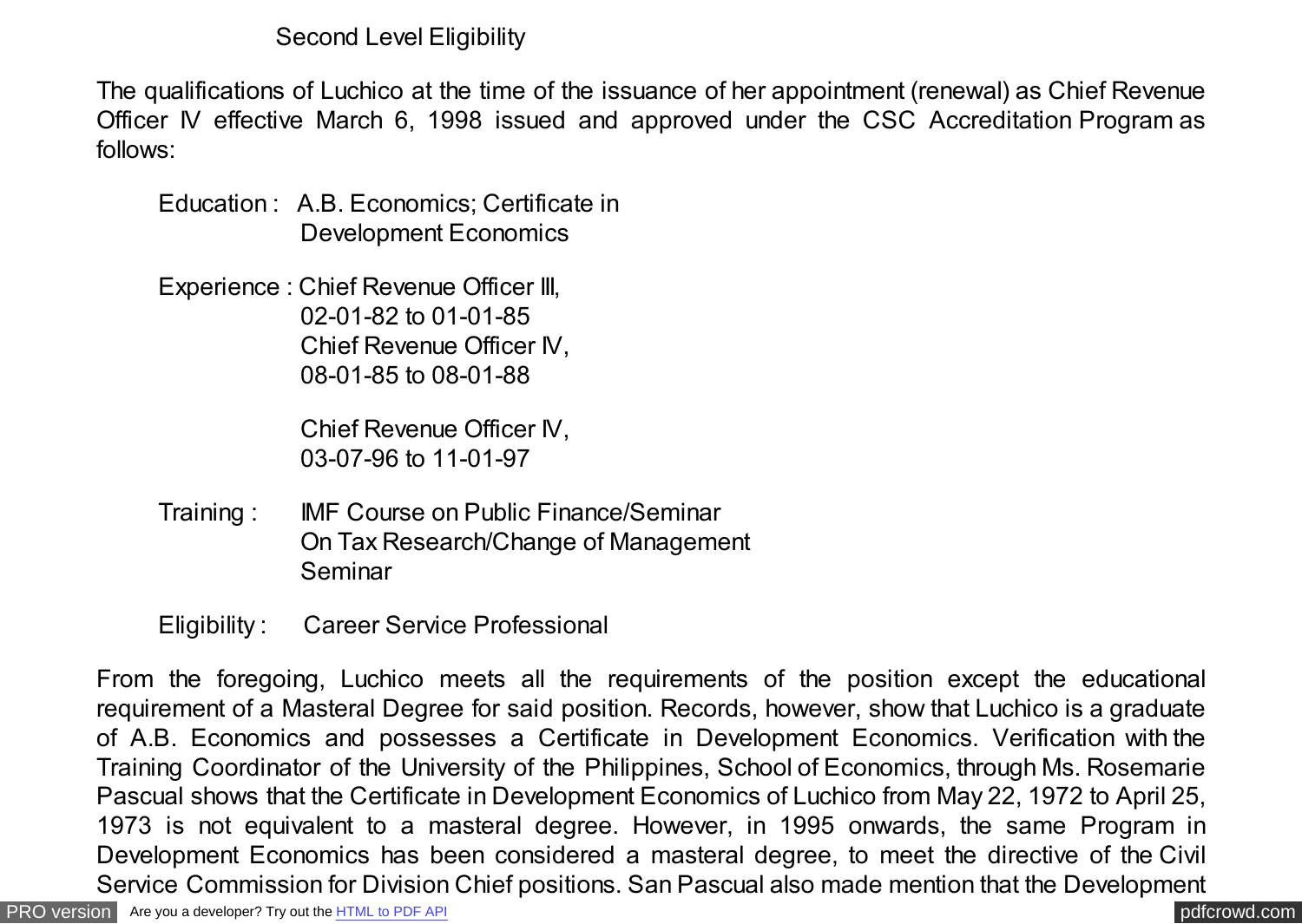Economics Program in 1972 to 1973 is the same as the masteral degree substance-wise. Moreover, Luchico's certification in development economics has a total of 29 units for both semesters compared to the 24 units of course work in the masteral program.

Likewise, ion a letter dated June 11, 1998, then Commissioner Chato argued, among other things, that while Luchico does not possess a Masteral Degree, her experience as a revenue official has served her well in the discharge of her duties and functions and the knowledge and experience she has gained over years of dedicated services are certainly comparable to that of any Master's degree holder. She further represented that she is scheduled to undergo the second stage of the Career Executive Service (CES) eligibility process.

Also, Commissioner Rualo in his letter dated December 17, 1998, asserted that "*without doubt to remove Mrs. Luchico from her position would constitute a grave disservice to the Bureau. She has become an integral part of the Bureau's management, and a vital contribution in our efforts to improve and enhance our policy and planning functions."*

Thus, on the issue whether or not the Certificate in Development Economics obtained by Luchico may be considered equivalent to a Masteral Degree, the Commission is inclined to consider it as one. The Certificate in Development Economics from the School of Economics of the University of the Philippines is substantially on equal footing with that of a Master's Degree. Furthermore, the ends of public service would be well served with the approval of Luchico's appointment.

Thus, the invalidation of Luchico's appointment to the position of Chief Revenue Officer IV by CSC-NCR is reversed.

**WHEREFORE,** the appeal for the recall of the invalidation of the appointment of Teresita S. Luchico as Chief Revenue Officer IV is hereby granted. The CSC-NCR is hereby directed to reflect in its records this decision of the Commission.

Quezon City, **MAR 03 1999**